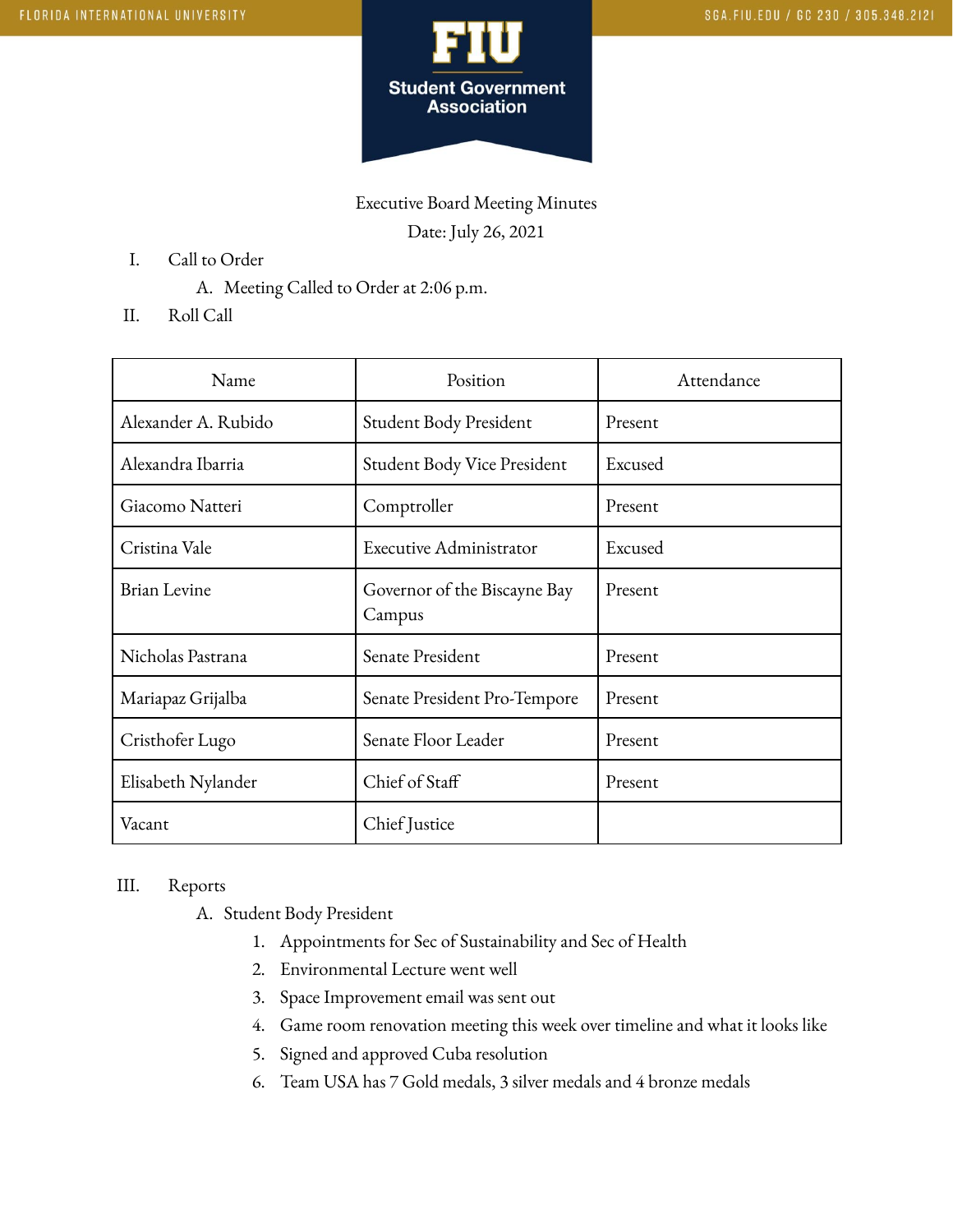- 7. Starting office hours second week of Fall in person
- B. Student Body Vice President
	- 1. Working on Women Empowerment
- C. Comptroller
	- 1. Scheduled comptroller meetings for fall
	- 2. Waiting to pick deputy comptroller until Fall
- D. Executive Administrator
	- 1. President Rubido and I met with PantherNOW about GC renovations
	- 2. I also met with Andrew Naylor and Alex Sutton and we are planning a housing event for the end of Fall focused on sustainability and donating to the food pantry
- E. Governor of the Biscayne Bay Campus
	- 1. First Environmental Resilience Lecture Took Place on July 15. Lecture went well and 59 people attended in person. Video of Lecture will be made available through SLD's YouTube Page.
	- 2. Planning for Future Lectures
		- a) Planning underway for Lecture on the Impact of Climate on Gentrification and Residential Displacement. The Institute of Environment recommended a speaker who is doing their dissertation on this topic. Will be meeting with a speaker this week to plan.
		- b) Planning underway for Keynote-level speaker for Fall Semester. Working to find speaker availability before proceeding.
	- 3. Day on the Bay will be on Saturday, Nov 6, 2021 . Both RSO and BSU have expressed interest in working with us on the event. RSO plans to encourage its members to participate and wishes to fund a bus from MMC to BBC for Day on the Bay.
	- 4. Cabinet Confirmation at today's Senate Meeting
		- a) Roshaiya Wilson to the position of Staff Secretary of Campus Engagement
- F. Senate President
	- 1. Backed up on legislation as Rules has had trouble meeting, first official meeting will be today after senate, legislation should be going up first senate meeting in Fall
- G. Senate President Pro-Tempore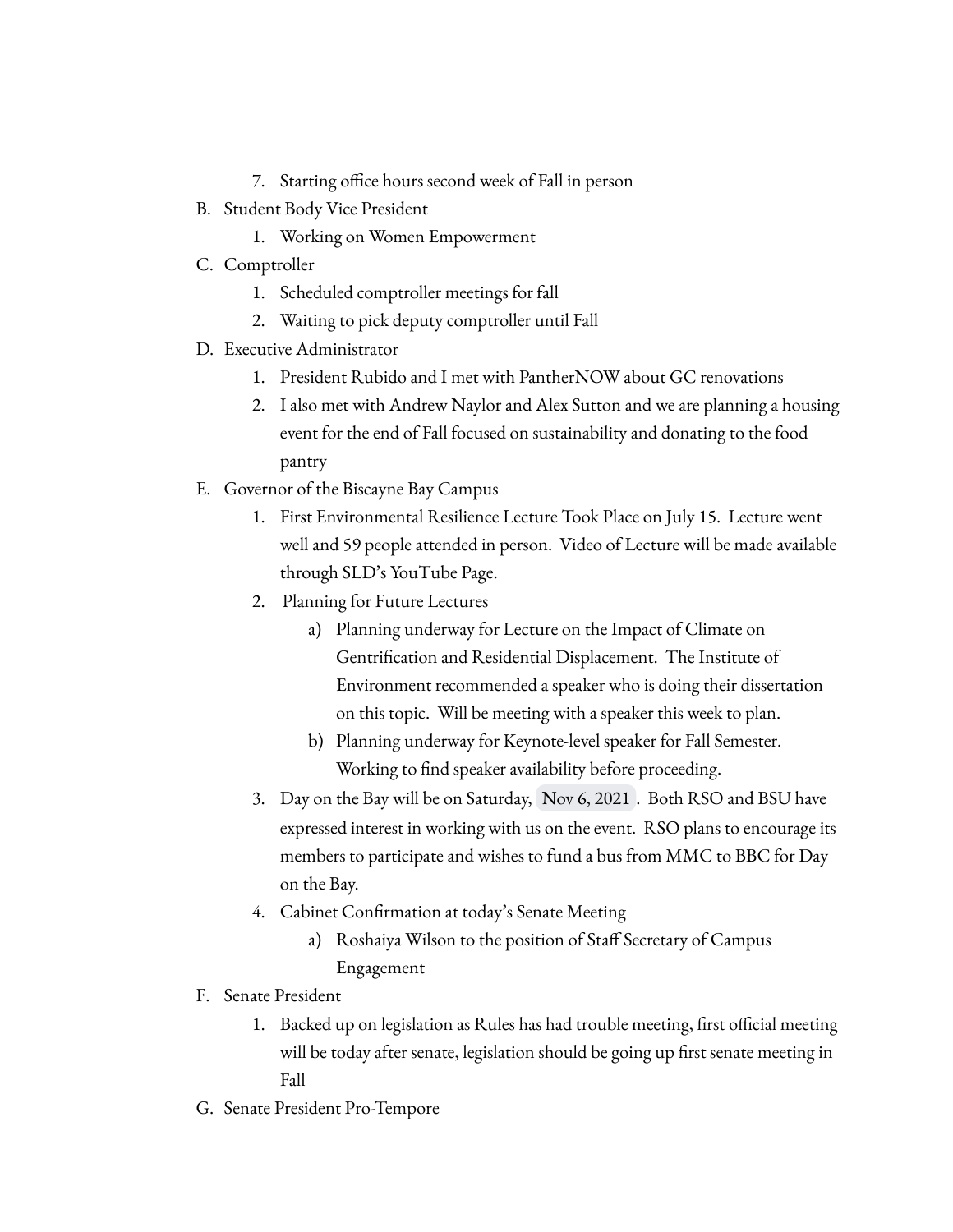- 1. Senate retreat was less than expected but was successful, will be addressing turn out for the future in senate today
- H. Senate Floor Leader
	- 1. No report
- I. Chief of Staff
	- 1. More cabinet confirmations will happen today and hopefully the first senate session of the Fall semester
	- 2. We should be starting in person Cabinet the first wednesday of the Fall semester
	- 3. President Rubido and I met with the deputies today to introduce ourselves, we will be having separate meetings this week or next week with the deputies
- J. Chief Justice
	- 1. VACANT
- IV. Old Business
	- A. No Old Business
- V. New Business
	- A. Graphic Communications
	- B. SSIC
		- 1. Cris and Mariapaz swap
		- 2. Elisabeth and Alex I swap
		- 3.
	- C. Collaboration and Ideas
	- D. Eboard Trainings
	- E. Schedules for Fall
	- F. Outlook Calendars
	- G. In Person Fall Updates
- VI. Advisor Reports
	- A. Michelle
		- 1. RSVP for u-wide retreat by wednesday
		- 2. Email office hours for fall and update calendars with office hours and classes
	- B. Larissa
		- 1. Sept 8, 9, or 10 almost all furniture will be moved into new BBC office
		- 2. Out starting next week until the 16th of August
- VII. Meeting Adjournment